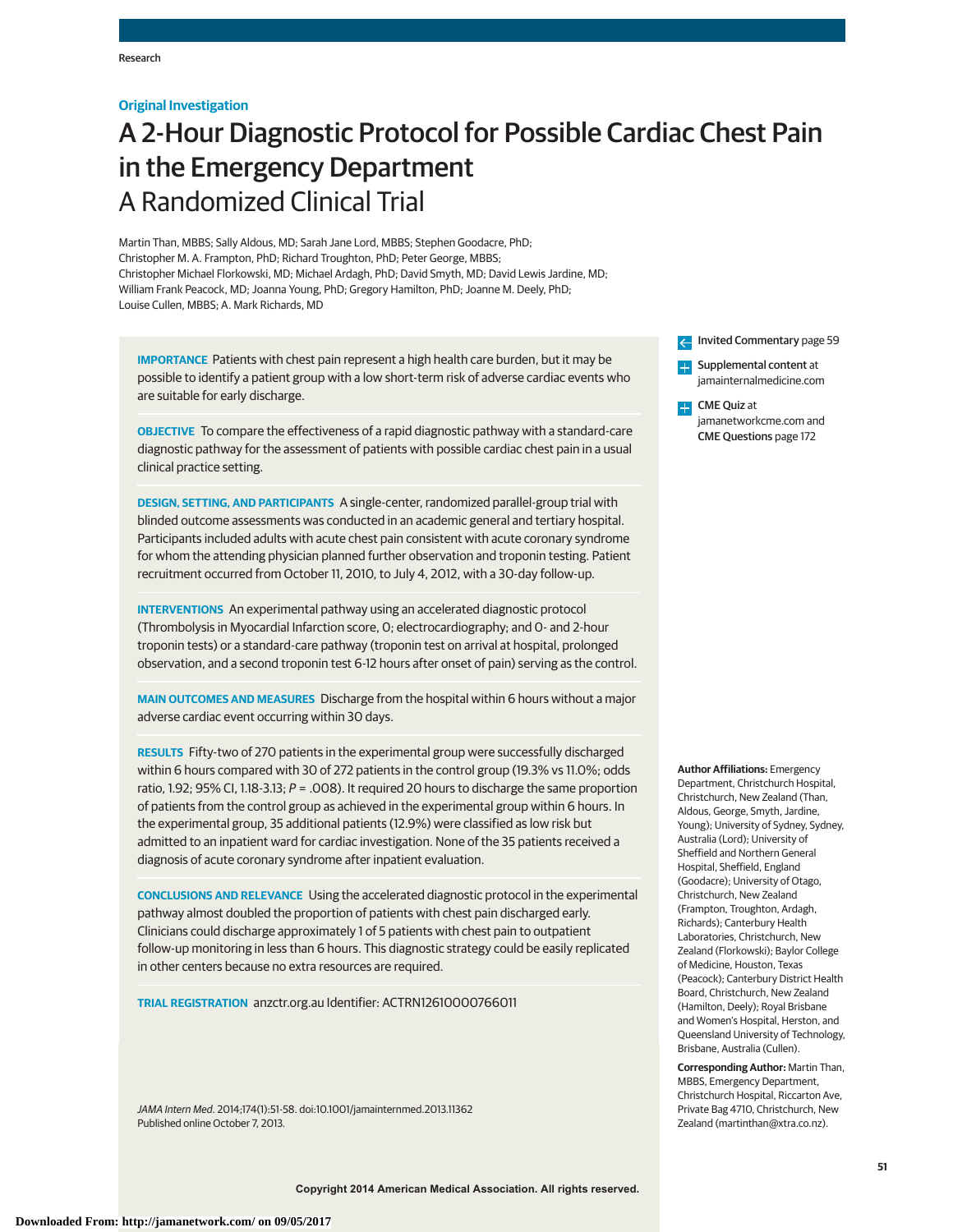atients with symptoms suggestive of acute coronary syndromes (ACS) compose approximately 5% to 10% of annual presentations to emergency departments (EDs) and up to 25% of hospital admissions.<sup>1</sup> Assessment and safe disposition of these patients is a major challenge for clinicians because a missed diagnosis of ACS can lead to death or other adverse outcomes.<sup>2</sup> International guidelines for the investigation of ACS recommend serial measurements of contemporary (non–high sensitivity) cardiac troponin during 6 to 12 hours from the time of symptom onset or presentation to the ED.<sup>3-7</sup> Consequently, safe patient workup generally requires considerable time, even though less than 25% of patients with chest pain finally receive diagnoses of ACS.<sup>8-10</sup> A combination of the high numbers of patients assessed and prolonged observation contributes to ED overcrowding, which is associated with high costs and adverse patient outcomes, including increased mortality.<sup>11-15</sup> A study<sup>11</sup> of more than 14 million patients showed significantly worse outcomes for patients staying in the ED longer than 6 hours compared with those who remain only 1 hour. A reliable diagnostic strategy is needed using serial troponin testing over a short time frame to identify a low-risk patient group who could avoid prolonged observation.

Diagnostic strategies incorporating point-of-care panels or sensitive and highly sensitive troponins have been shown to identify subgroups of low-risk patients with chest pain who may be eligible for early discharge from the hospital with high sensitivities and negative predictive values.<sup>16-21</sup> The observational ADAPT study described a 2-hour accelerated diagnostic protocol (ADP) combining 0- and 2-hour cardiac troponin tests, electrocardiograms (ECGs), and an adaptation of the Thrombolysis in Myocardial Infarction (TIMI) score.<sup>16</sup> The ADP classified 20% of chest pain presentations as low-risk with a subsequent 0.3% rate of short-term adverse events. These low-risk patients might therefore be discharged early to outpatient follow-up investigation or proceed more quickly to further inpatient testing, potentially shortening hospital length of stay. The efficacy of implementing this type of intervention has not been evaluated in a patient population.

Clinicians do not always adhere to clinical pathways or guidelines. For example, a study<sup>22</sup> including 117 EDs found that international guidelines for the investigation of suspected pulmonary embolism were not followed for 47% of patients. It is therefore important to determine whether the ADP will work within a clinical pathway implemented in daily hospital care where the attending clinician has final decision-making authority. We designed a trial using the Consolidated Standards for Reporting of Trials (CONSORT) group pragmatic trials guidance to test for the existence and size of any beneficial effect of using the ADAPT ADP in the conditions in which it usually would be applied. We conducted a randomized clinical trial comparing use of the ADP with conventional diagnostic assessment. We compared the rate of successful ED discharge within 6 hours (defined as without a major adverse cardiac event occurring within 30 days).

# **Methods**

#### Study Design and Participants

This study was a single-center randomized clinical trial (1:1 allocation ratio) designed to compare the effectiveness of 2 investigative pathways for the assessment of patients with possible cardiac chest pain. The trial design was based on the CONSORT extension statement for pragmatic trials,<sup>23</sup> and clinical management therefore was not strictly controlled. Although pathways for the intervention and control arms were provided, the final clinical management decision, based on either subjective or structured risk assessment, as well as on test results, was at the discretion of the attending clinician. Research staff documented, but did not intervene in, clinical decisions. The research protocol received regional ethics committee approval, and informed consent was obtained from all patients.

Recruitment occurred from October 11, 2010, to July 4, 2012, between 8 AM and 10 PM, 7 days a week. Consecutively consenting patients who presented acutely to the Christchurch Hospital ED with possible cardiac chest pain were enrolled. Eligible patients were those aged 18 years or older who had symptoms consistent with ACS and for whom the attending physician planned further observation/admission and troponin testing to investigate for possible acute myocardial infarction. The American Heart Association<sup>24</sup> case definitions for possible cardiac symptoms were used (ie, acute chest, epigastric, neck, jaw, or arm pain, or discomfort or pressure without an apparent noncardiac source). All eligible patients were randomized regardless of their likely final TIMI score, and perceived high risk of ACS was not used as an exclusion criterion. Patients were excluded for any of the following reasons: ST-segment elevation myocardial infarction, an initial clear cause other than ACS for the symptoms (eg, pneumonia), inability to provide informed consent, staff considered recruitment to be inappropriate (eg, receiving palliative treatment), chest pain symptoms began more than 12 hours before presentation, persisting chest pain, transfer from another hospital, pregnancy, previous inclusion in the study, or inability to be contacted after discharge.

# Study Setting

Christchurch Hospital is the general and tertiary hospital for approximately 450 000 people. The ED has approximately 75 000 new patient attendances per year. Patients arriving at the ED with chest pain do so mainly by self-presentation or via a call to ambulance services, or after referral from primary care physicians. Patients who present to the ED with possible cardiac symptoms usually are entered into a special cardiac chest pain clinical pathway containing specific steps and guidance. Clinicians are expected to follow the guidance in the pathway unless they can document good clinical reasons not to. The hospital used a troponin assay that has a manufacturer-specified limit of detection of less than 0.01 ng/mL, 99th percentile of 0.028 ng/mL, and 10% coefficient of variation of 0.032 ng/mL (ARCHITECT troponin I [TnI] assay; Abbott). At Christchurch Hospital, results were rounded to 2 decimal places; results re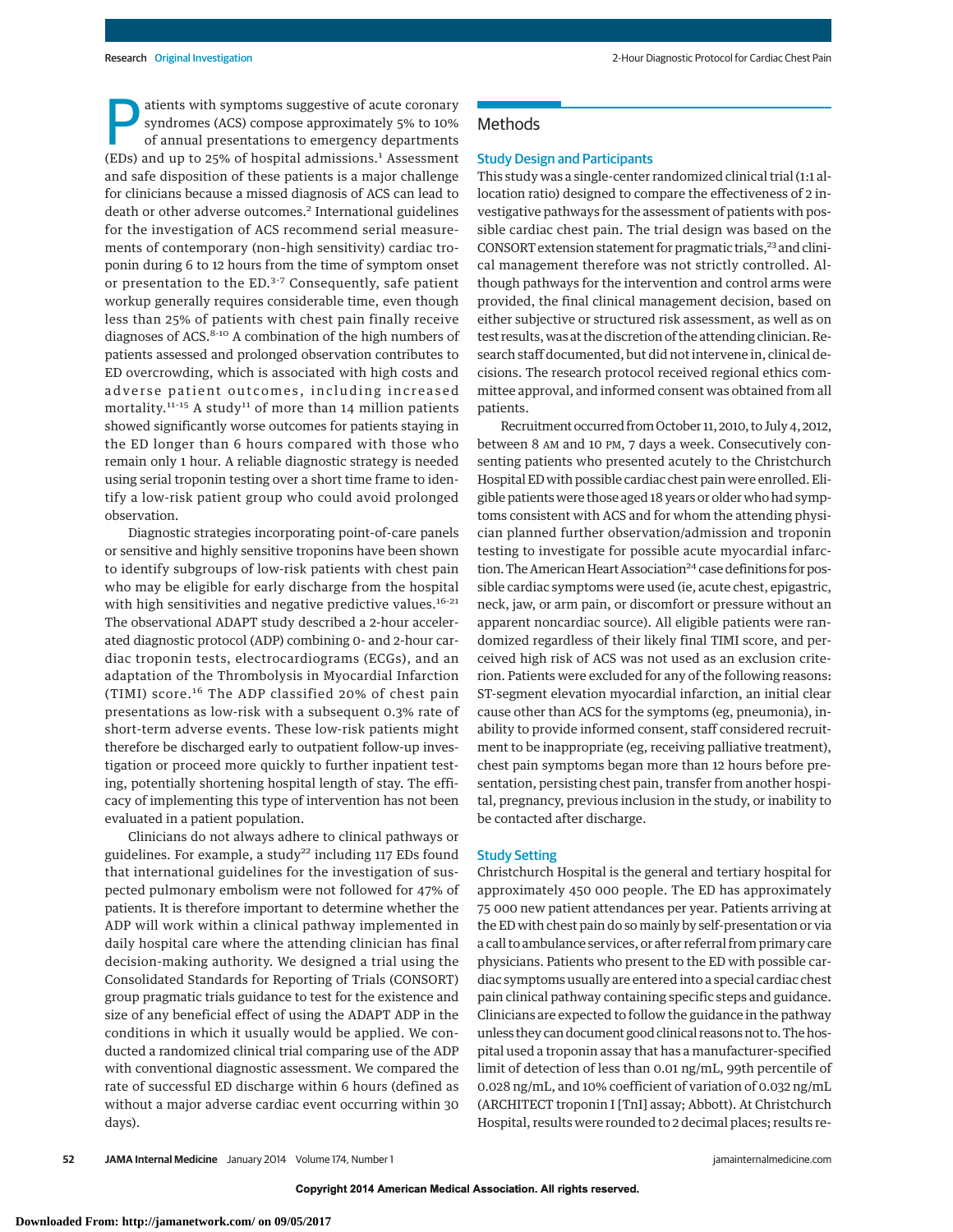ported as greater than 0.03 ng/mL were classified as positive. (Conversion of TnI to micrograms per liter is 1:1.)

# Randomization and Blinding

A computer-generated block randomization sequence (permuted blocks of 20) was used to populate consecutively numbered sealed envelopes, placed within closed study packs. The recruiting personnel were unaware of this sequence. The 3 senior clinicians (S.A. and R.T.) who adjudicated for the presence of any major adverse cardiac event (MACE) were blinded to study group allocation. Adjudications were entered into a database separate from other trial information. It was not possible to blind the patients or clinical staff.

### Interventions

In the control group of the trial, patients were entered into the hospital's standard-care cardiac chest pain pathway. On arrival, patients received an initial ECG and a blood sample was obtained for the first TnI test. The blood sampling for the second TnI test was timed so that it took place 6 to 12 hours after the onset of the possible cardiac symptoms.<sup>3-7</sup> Standard care usually involved observation/admission under the care of an inpatient team. Plans for follow-up investigations (eg, exercise stress test) were at the discretion of the senior clinician. Discharge advice was provided to patients on recommended lifestyle modifications, and guidance was given on how to respond to any future symptoms. Patients were encouraged to visit their primary care physician within 7 days.

In the experimental group of the trial, patients received an initial ECG and a blood sample was obtained for TnI on their arrival at the hospital, and their modified TIMI score<sup>25</sup> was calculated (Table 1). If there was no new ischemia observed on the first ECG, the initial TnI test result was normal, and the TIMI score was 0, patients were moved to an ED observation bed without ECG monitoring. At 2 hours after the initial tests (approximately 2 hours after presentation to the ED), another ECG was obtained and blood was drawn for a second TnI test. If all test results were negative, patients were classified as low risk and discharged. All patients who were discharged early on the basis of the ADP were scheduled to return to the hospital within 72 hours as outpatients for a stress test (usually an exercise treadmill test) using the same slot they would have been allocated as an inpatient. If any diagnostic factor was positive or the TIMI score was 1 or more, patients were not classified as low risk and their care was managed according to the standard cardiac chest-pain clinical pathway with a TnI test performed 6 to 12 hours after symptom onset (Supplement [eFigure]). Discharge arrangements were otherwise the same as for the control group.

# Outcome Measures

The primary end point of the study was successful discharge, defined as discharge from the hospital within 6 hours of ED arrival and without a subsequent MACE within 30 days. A time point was chosen for the primary outcome rather than admission/discharge rate because hospital admission is defined differently in different locations/countries. Six hours was selected as the time point for the primary outcome because it is

# Table 1. ADP Criteria for Patient Classification as Low Risk<sup>16</sup>

#### Criteria

All factors had to be negative for the patient to be classified as low risk and suitable for early discharge with outpatient stress test.

1. Modified TIMI score, 0 (ie, all 7 criteria absent)<sup>a</sup>

a. Age ≥65 y

- b. ≥3 Risk factors for coronary artery disease: family history of coronary disease, hypertension, hypercholesterolemia, diabetes mellitus, or current smoker
- c. Use of aspirin in the past 7 d
- d. Significant coronary stenosis (eg, previous coronary stenosis ≥50%)
- e. Severe angina (eg, ≥2 angina events in past 24 h or persisting
- discomfort)
- f. ST-segment deviation of ≥0.05 mV on first ECG
- g. Increased initial troponin level<sup>b</sup>
- 2. Negative troponin test result at 0 and 2  $h^b$
- 3. No new ischemic ECG changes<sup>c</sup>

If a patient's pain returned or there were abnormal vital signs<sup>d</sup> the patient was considered not at low risk. The ADP is the first step in the experimental pathway, which includes further testing (eg, stress testing).

Abbreviations: ADP, accelerated diagnostic protocol; ECG, electrocardiogram; TIMI, Thrombolysis in Myocardial Infarction.

- a Assessment of the modified TIMI score for unstable angina and non-ST elevation acute coronary syndrome and ECG was done by the attending clinician. With the TIMI score, 1 point is given for each criterion from a to g. If any criterion is positive, the score is greater than 0 and the patient is not considered low risk.
- <sup>b</sup> Troponin test result was classified as positive if above the institutional cutoff and negative if equal to or below cutoff. The results of the 0-hour troponin I testing were used for calculation of the TIMI score in this study. The score criteria for points 1f and 1g are effectively redundant in the ADP because of the broader troponin and ECG criteria in points 2 and 3.
- <sup>c</sup> Ischemic ECG changes with no evidence that they were preexisting. Electrocardiographic changes were defined as ST-segment depression of at least 0.05 mV in 2 or more contiguous leads (including reciprocal changes), T-wave inversion of at least 0.1 mV, or Q-waves greater than 30 milliseconds in width and 0.1 mV or greater in depth in at least 2 contiguous leads.  $26-28$ Patients with other abnormal ECG findings (eg, pacing artifact and left bundle-branch block) that were present on preexisting ECGs were not defined as high risk.
- d Abnormal vital signs were classified as pulse rate less than 50 or greater than 100 bpm, systolic blood pressure less than 100 or greater than 200 mm Hg, and respiratory rate greater than 30 per minute.

an upper limit of time that a patient can remain in the ED without an effect on overcrowding and adverse patient outcomes.<sup>11</sup> For all patients in the study, MACE was reported if any of the following 7 predefined published ACS-related diagnoses<sup>26</sup> were made during the initial hospital admission or during the 30 day follow-up period: (1) death (unless clearly noncardiac), (2) cardiac arrest, (3) emergency revascularization procedure, (4) cardiogenic shock, (5) ventricular arrhythmia needing intervention, (6) high-degree atrioventricular block needing intervention, and (7) acute myocardial infarction.<sup>5,26</sup> Patients were followed up to determine the occurrence of MACE within 30 days after presentation using all of the following methods: telephone contact, review of patient medical records, and a national death and health events search. Patients in New Zealand have a unique alphanumeric identifier for tracking of all hospital inpatient and outpatient events within the nation's health system.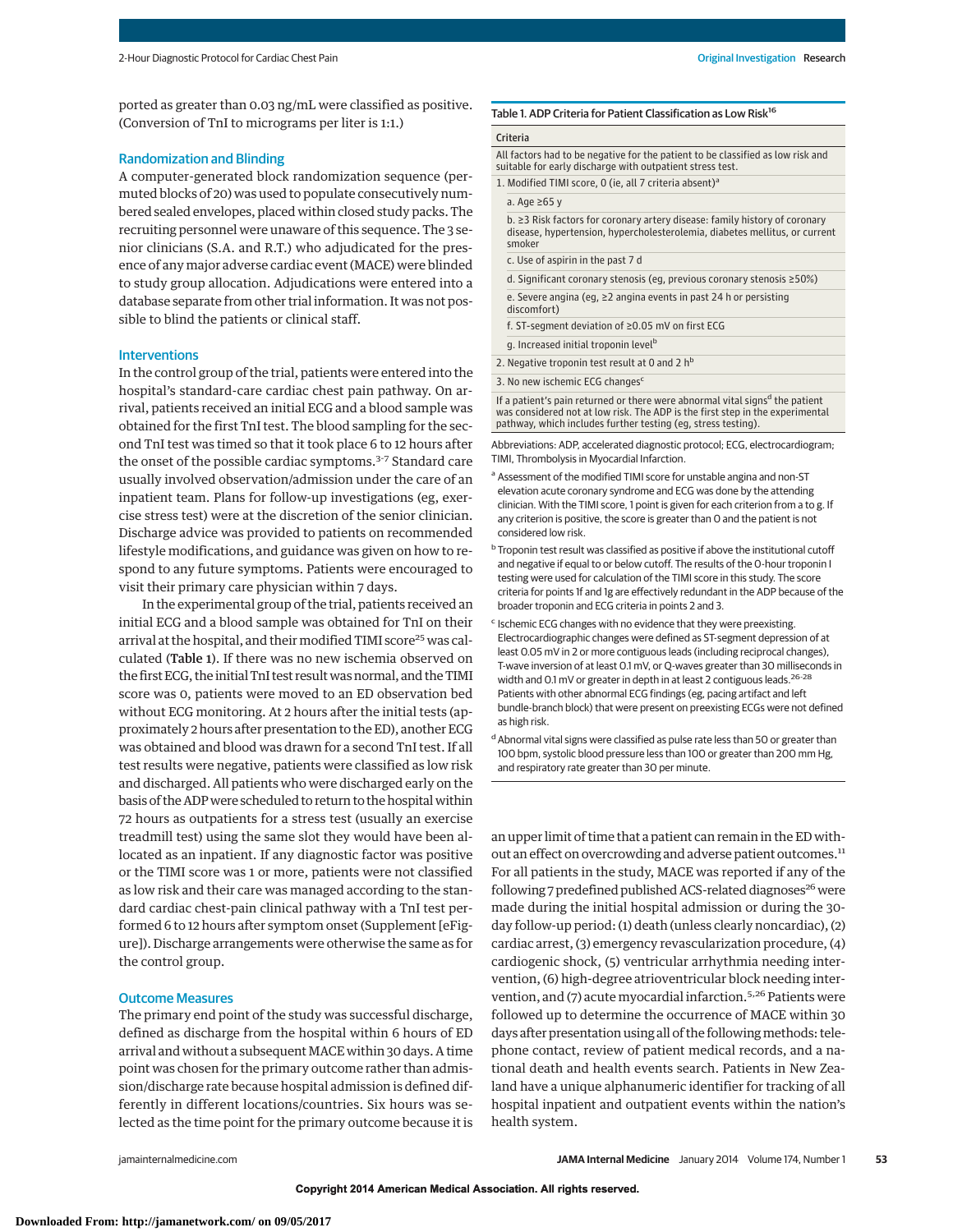### Figure 1. Trial Profile



Accelerated diagnostic protocol (ADP) included Thrombolysis in Myocardial Infarction (TIMI) score for unstable angina and non-ST elevation acute coronary syndrome of O, electrocardiogram, and O- and 2-hour troponin testing.<sup>25</sup> <sup>a</sup>Three patients assigned to the control pathway received treatment via the experimental pathway and were discharged early. **bForty-one patients assigned to the experimental pathway and classified as** 

low-risk received standard care. These patients were admitted for further inpatient investigation for acute coronary syndrome (n = 35) or because an alternative diagnosis requiring admission had become apparent ( $n = 6$ ). None of these patients had an acute coronary syndrome. No study patients were lost to follow-up or excluded from the analysis.

Sample Size

We estimated a 5% early discharge rate in the control group and a 17% early discharge rate in the experimental group (95% CI lower boundary, 14%). The study was powered to detect a 9% difference between the randomized groups in the primary outcome of early discharge rate with 90% power and a 2-tailed

α = .05, requiring 250 patients per group.

# Statistical Analysis

Successful discharge and occurrence of MACE were compared between study groups using the  $\chi^2$  test or Fisher exact test and the odds ratio with 95% CI. The primary analysis was undertaken on an intention-to-treat basis.

# Results

# Study Patients

Of the 544 patients who underwent randomization, 2 were removed from the trial because they were included twice. All remaining 542 patients were successfully monitored for 30 days (Figure 1). Participants were predominantly older men of New Zealand European origin (white) and commonly had cardiovascular risk factors and prior cardiovascular disease (Table 2).<sup>25</sup> There were no significant differences in characteristics at baseline between treatment groups. Investigations and cardiac interventions were similar between the study groups (Supplement [eTable 1]).

# Early Discharge

Significantly more patients were successfully discharged within 6 hours of arrival using the experimental pathway (52 of 270 [19.3%]) than using the standard-care pathway (30 of 272 [11.0%]) (Table 3). The difference of 8.3% was statistically significant (95% CI, 1.8-14.0; odds ratio, 1.92; 95% CI, 1.18-3.13; number needed to treat, 13). With use of the standard-care pathway, 20 hours was required to discharge the same proportion of patients discharged in 6 hours with use of the experimental pathway (Figure 2). Thirty-five patients (13.0%) in the experimental group who were classified as low risk were admitted to an inpatient ward for further investigation for possible ACS; none received that diagnosis.

# Secondary Outcomes

There were no significant differences in numbers of MACEs experienced by the patients assigned to either diagnostic pathway (Table 3). Eighty-one of the 542 patients (14.9%) had at least 1 of the 7 diagnoses related to MACE during their initial hospital attendance. One of the 542 patients (0.2%) experienced a MACE during the 30-day follow-up period. This patient was

**54 JAMA Internal Medicine** January 2014 Volume 174, Number 1 jamainternalmedicine.com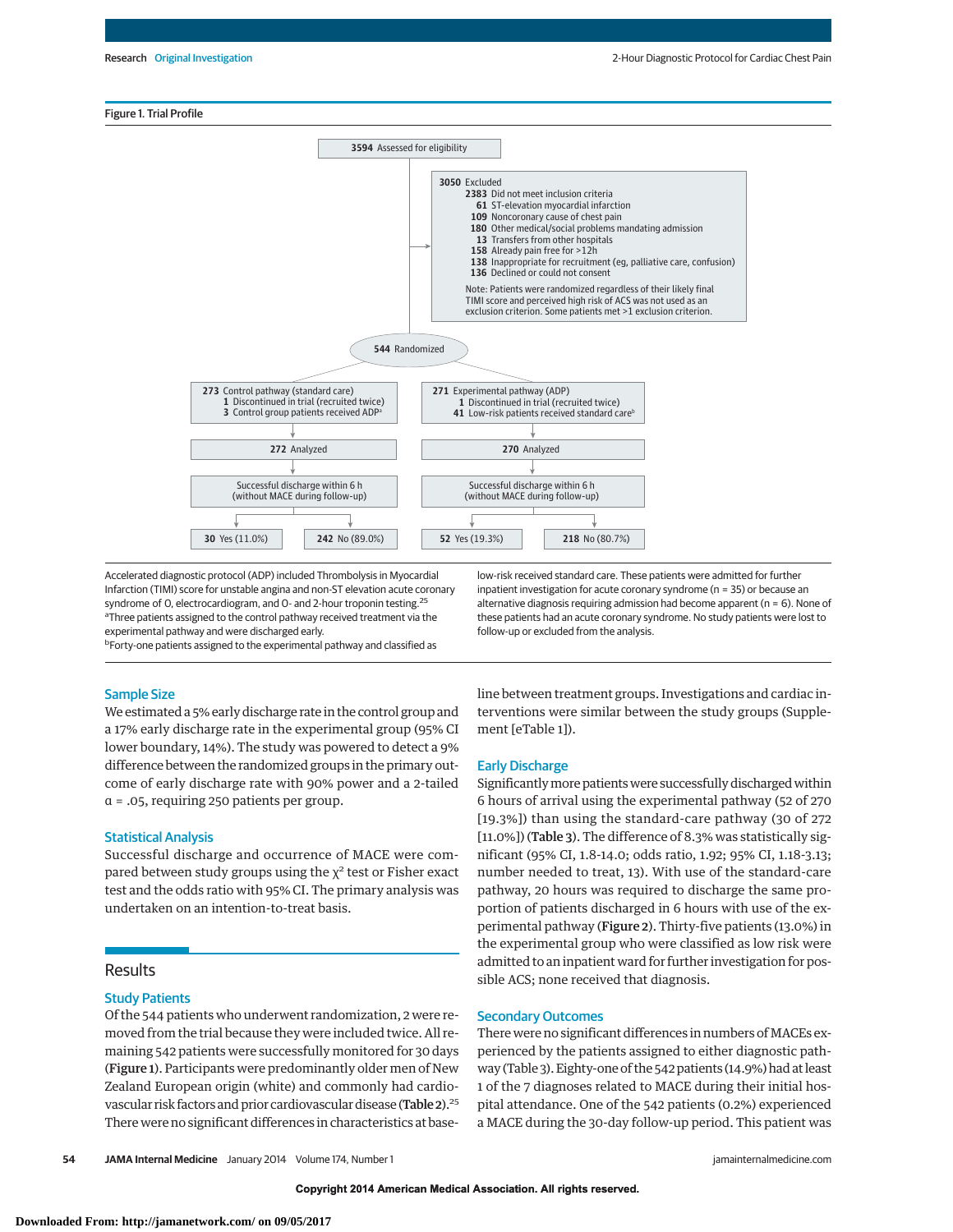among those in the experimental group discharged within 6 hours and therefore was not regarded as having a successful discharge. The patient was a 63-year-old man who arrived at the ED 6.5 hours after chest pain onset. The morning following discharge, he had an exercise treadmill test, and the results were misinterpreted. The test was terminated after 3 minutes when the patient experienced anginal chest pain and an ECG showed early ischemic changes. The test was reported as normal by a junior resident and the patient was released without follow-up; he returned 7 days later with an ST-segment elevation myocardial infarction. No adverse events occurred in patients discharged within 6 hours in the control group. There were no adverse events in either group between the time of discharge and the time of the exercise stress testing, which occurred within 72 hours for 99% of the patients in both groups.

### Additional Observations

Three patients (1.1%) who were assigned to the standard-care pathway underwent the ADP and were discharged early; none of these patients had a MACE. Two patients (0.7%) in the experimental group were discharged from the ED between 6.6 and 8.2 hours after arrival resulting from delays in clinician review. Six patients (2.2%) in the experimental group classified as low risk were admitted because an alternative diagnosis requiring admission had become apparent (Supplement [eTables 2 and 3]).

# **Discussion**

In this randomized trial, almost twice as many patients with chest pain were discharged early when clinicians used the experimental pathway rather than the standard-care pathway. To our knowledge, this is the first randomized trial incorporating troponin as the sole biomarker in an ADP within a clinical pathway. The findings are consistent with those of the large observational ADAPT study,<sup>16</sup> in which the same ADP applied post hoc classified 20% of 1975 patients as low risk. Increased early discharge was also shown by the Randomised Assessment of Treatment Using Panel Assay of Cardiac Markers trial,<sup>20</sup> which investigated the impact of point-of-care blood tests in a population with 5 times lower prevalence of MACE than in the present study (2.8% vs 15.1%). The rate of MACE in our cohort was higher than that recorded by other centers.<sup>9,20</sup> Introducing the experimental pathway in locations where the risk of ACS is lower might be expected to achieve higher early discharge rates.

The trial finding has important health resource implications. From a clinical perspective, increasing early discharge rates can help to decrease overcrowding in EDs and hospitals and avoid duplication of staff time. Reducing the time that patients with chest pain spend in the hospital will lessen the pressure on resources and finances. Such savings could have an immense impact in a country such as the United States, where more than 6 million patients present to EDs with chest pain annually.<sup>29</sup>

This study provides the first evidence of the effective use of the experimental pathway in a real-life setting. It was con-

# Table 2. Patient Demographics and Risk Characteristics

| Experimental<br>Control<br>(Incorporating)<br>(Standard Care)<br>ADP)<br>Characteristic<br>$(n = 272)$<br>$(n = 270)$<br>60.5(13.0)<br>60.5 (12.6)<br>Age, mean (SD), y<br>Sex<br>Male<br>166(61.0)<br>171 (63.3)<br>Female<br>106 (39.0)<br>99 (36.7)<br>Ethnic origin<br>New Zealand European<br>249 (91.5)<br>251 (93.0)<br><b>New Zealand Maori</b><br>7(2.6)<br>11(4.1)<br>Pacific island<br>3(1.1)<br>3(1.1)<br>Asian<br>2(0.7)<br>3(1.1)<br>Other or not stated<br>11(4.0)<br>2(0.7)<br>History of cardiovascular disease<br>121 (44.5)<br>116 (43.0)<br>Coronary artery disease<br>Acute myocardial infarction<br>67(24.6)<br>68 (25.2)<br>Congestive heart failure<br>14(5.1)<br>10(3.7)<br>27(9.9)<br>27(10.0)<br>Stroke or transient<br>ischemic attack<br>Peripheral arterial disease<br>11(4.0)<br>15(5.6)<br>Coronary artery bypass grafting<br>18(6.6)<br>24(8.9)<br>Coronary angioplasty<br>79 (29.0)<br>73 (27.0)<br>Ventricular tachycardia<br>12(4.4)<br>12(4.4)<br>Atrial arrhythmia<br>24(8.8)<br>26(9.6)<br>Other<br>45 (16.5)<br>54 (20.0)<br><b>Risk factor</b><br>124 (45.6)<br>120 (44.4)<br>Hypertension<br>Diabetes mellitus |
|----------------------------------------------------------------------------------------------------------------------------------------------------------------------------------------------------------------------------------------------------------------------------------------------------------------------------------------------------------------------------------------------------------------------------------------------------------------------------------------------------------------------------------------------------------------------------------------------------------------------------------------------------------------------------------------------------------------------------------------------------------------------------------------------------------------------------------------------------------------------------------------------------------------------------------------------------------------------------------------------------------------------------------------------------------------------------------------------------------------------------------------------------------|
|                                                                                                                                                                                                                                                                                                                                                                                                                                                                                                                                                                                                                                                                                                                                                                                                                                                                                                                                                                                                                                                                                                                                                          |
|                                                                                                                                                                                                                                                                                                                                                                                                                                                                                                                                                                                                                                                                                                                                                                                                                                                                                                                                                                                                                                                                                                                                                          |
|                                                                                                                                                                                                                                                                                                                                                                                                                                                                                                                                                                                                                                                                                                                                                                                                                                                                                                                                                                                                                                                                                                                                                          |
|                                                                                                                                                                                                                                                                                                                                                                                                                                                                                                                                                                                                                                                                                                                                                                                                                                                                                                                                                                                                                                                                                                                                                          |
|                                                                                                                                                                                                                                                                                                                                                                                                                                                                                                                                                                                                                                                                                                                                                                                                                                                                                                                                                                                                                                                                                                                                                          |
|                                                                                                                                                                                                                                                                                                                                                                                                                                                                                                                                                                                                                                                                                                                                                                                                                                                                                                                                                                                                                                                                                                                                                          |
|                                                                                                                                                                                                                                                                                                                                                                                                                                                                                                                                                                                                                                                                                                                                                                                                                                                                                                                                                                                                                                                                                                                                                          |
|                                                                                                                                                                                                                                                                                                                                                                                                                                                                                                                                                                                                                                                                                                                                                                                                                                                                                                                                                                                                                                                                                                                                                          |
|                                                                                                                                                                                                                                                                                                                                                                                                                                                                                                                                                                                                                                                                                                                                                                                                                                                                                                                                                                                                                                                                                                                                                          |
|                                                                                                                                                                                                                                                                                                                                                                                                                                                                                                                                                                                                                                                                                                                                                                                                                                                                                                                                                                                                                                                                                                                                                          |
|                                                                                                                                                                                                                                                                                                                                                                                                                                                                                                                                                                                                                                                                                                                                                                                                                                                                                                                                                                                                                                                                                                                                                          |
|                                                                                                                                                                                                                                                                                                                                                                                                                                                                                                                                                                                                                                                                                                                                                                                                                                                                                                                                                                                                                                                                                                                                                          |
|                                                                                                                                                                                                                                                                                                                                                                                                                                                                                                                                                                                                                                                                                                                                                                                                                                                                                                                                                                                                                                                                                                                                                          |
|                                                                                                                                                                                                                                                                                                                                                                                                                                                                                                                                                                                                                                                                                                                                                                                                                                                                                                                                                                                                                                                                                                                                                          |
|                                                                                                                                                                                                                                                                                                                                                                                                                                                                                                                                                                                                                                                                                                                                                                                                                                                                                                                                                                                                                                                                                                                                                          |
|                                                                                                                                                                                                                                                                                                                                                                                                                                                                                                                                                                                                                                                                                                                                                                                                                                                                                                                                                                                                                                                                                                                                                          |
|                                                                                                                                                                                                                                                                                                                                                                                                                                                                                                                                                                                                                                                                                                                                                                                                                                                                                                                                                                                                                                                                                                                                                          |
|                                                                                                                                                                                                                                                                                                                                                                                                                                                                                                                                                                                                                                                                                                                                                                                                                                                                                                                                                                                                                                                                                                                                                          |
|                                                                                                                                                                                                                                                                                                                                                                                                                                                                                                                                                                                                                                                                                                                                                                                                                                                                                                                                                                                                                                                                                                                                                          |
|                                                                                                                                                                                                                                                                                                                                                                                                                                                                                                                                                                                                                                                                                                                                                                                                                                                                                                                                                                                                                                                                                                                                                          |
|                                                                                                                                                                                                                                                                                                                                                                                                                                                                                                                                                                                                                                                                                                                                                                                                                                                                                                                                                                                                                                                                                                                                                          |
|                                                                                                                                                                                                                                                                                                                                                                                                                                                                                                                                                                                                                                                                                                                                                                                                                                                                                                                                                                                                                                                                                                                                                          |
|                                                                                                                                                                                                                                                                                                                                                                                                                                                                                                                                                                                                                                                                                                                                                                                                                                                                                                                                                                                                                                                                                                                                                          |
|                                                                                                                                                                                                                                                                                                                                                                                                                                                                                                                                                                                                                                                                                                                                                                                                                                                                                                                                                                                                                                                                                                                                                          |
| 38 (14.0)<br>43 (15.9)                                                                                                                                                                                                                                                                                                                                                                                                                                                                                                                                                                                                                                                                                                                                                                                                                                                                                                                                                                                                                                                                                                                                   |
| Dyslipidemia<br>145 (53.3)<br>134 (49.6)                                                                                                                                                                                                                                                                                                                                                                                                                                                                                                                                                                                                                                                                                                                                                                                                                                                                                                                                                                                                                                                                                                                 |
| 169 (62.1)<br>Family history of coronary<br>162 (60.0)<br>artery disease                                                                                                                                                                                                                                                                                                                                                                                                                                                                                                                                                                                                                                                                                                                                                                                                                                                                                                                                                                                                                                                                                 |
| Current smoker<br>51 (18.8)<br>42 (15.6)                                                                                                                                                                                                                                                                                                                                                                                                                                                                                                                                                                                                                                                                                                                                                                                                                                                                                                                                                                                                                                                                                                                 |
| 8(2.9)<br>8(3.0)<br>Recent ex-smoker $(>1 \text{ mo to } 1 \text{ y})$                                                                                                                                                                                                                                                                                                                                                                                                                                                                                                                                                                                                                                                                                                                                                                                                                                                                                                                                                                                                                                                                                   |
| Ex-smoker $(21 y)$<br>102 (37.5)<br>107 (39.6)                                                                                                                                                                                                                                                                                                                                                                                                                                                                                                                                                                                                                                                                                                                                                                                                                                                                                                                                                                                                                                                                                                           |
| 89<br>87<br>TIMI score, 0                                                                                                                                                                                                                                                                                                                                                                                                                                                                                                                                                                                                                                                                                                                                                                                                                                                                                                                                                                                                                                                                                                                                |
| Onset of symptoms to first Tnl<br>$3.08(2.00-5.81)$<br>3.42 (1.96-7.15)<br>sample collection, median (IQR), h                                                                                                                                                                                                                                                                                                                                                                                                                                                                                                                                                                                                                                                                                                                                                                                                                                                                                                                                                                                                                                            |

Abbreviations: ADP, accelerated diagnostic protocol; IQR, interquartile range; TIMI score, Thrombolysis in Myocardial Infarction<sup>25</sup>; TnI, troponin I.

ducted without enforcement of the allocated study protocol so that a realistic measurement of the impact of introducing the experimental pathway could be obtained. Itmay seem logical that provision for earlier troponin testing will lead to earlier discharge. However, clinicians may not follow such an approach with sufficient numbers of patients to make implementation of the experimental pathway worthwhile. This effect was illustrated by the high number of patients (in the experimental group) classified as low risk but still admitted to the hospital (without subsequent diagnosis of ACS). This had an important effect on the difference between primary outcomes for each group and suggests that a higher early discharge rate might be achievable with greater acceptance of the protocol by clinicians.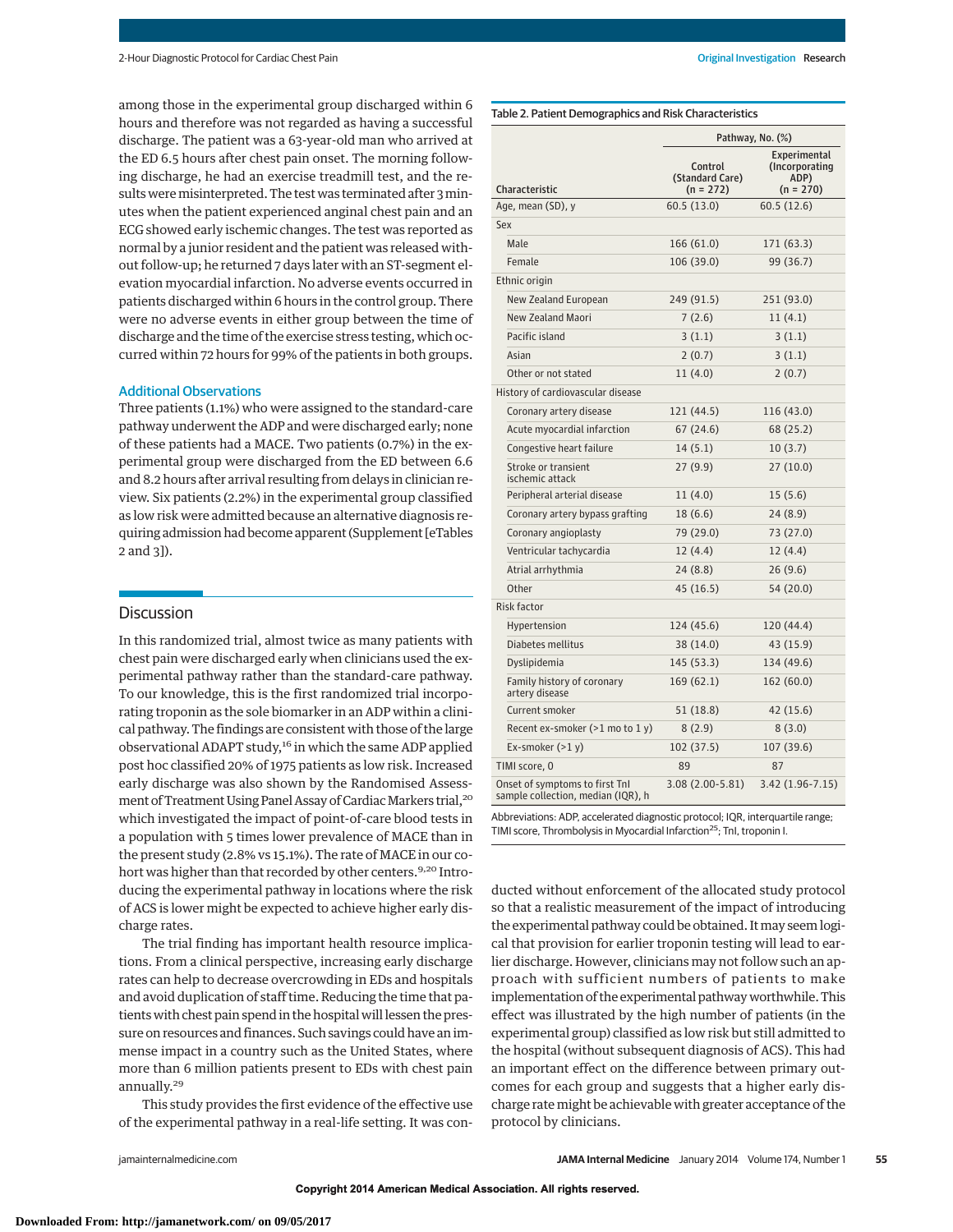#### Table 3. Initial In-Hospital Cardiac End Points, Primary Outcome, and Follow-up Adverse Cardiac Events

|                                                                                                                                                    | Pathway, No. (%) <sup>a</sup>                |                                                       |                               |                      |
|----------------------------------------------------------------------------------------------------------------------------------------------------|----------------------------------------------|-------------------------------------------------------|-------------------------------|----------------------|
| Characteristic                                                                                                                                     | Control<br>(Standard<br>Care)<br>$(n = 272)$ | Experimental<br>(Incorporating<br>ADP)<br>$(n = 270)$ | <b>Odds Ratio</b><br>(95% CI) | P Value <sup>b</sup> |
| ACS-related diagnoses as part of initial<br>hospital presentation                                                                                  |                                              |                                                       |                               |                      |
| <b>Total patients</b>                                                                                                                              | 35(12.9)                                     | 46 (17.0)                                             | $1.39(0.86 - 2.90)$           | .17                  |
| <b>NSTEMI</b>                                                                                                                                      | 33(12.1)                                     | 44 (16.3)                                             | $1.41(0.87 - 2.29)$           | .17                  |
| STEMI (after initial arrival and<br>$assessment)^c$                                                                                                | 2(0.7)                                       | 1(0.4)                                                | $0.50(0.05-5.57)$             |                      |
| Emergency revascularization                                                                                                                        | 1(0.4)                                       | $\Omega$                                              |                               |                      |
| Ventricular arrhythmia                                                                                                                             | 1(0.4)                                       | $\overline{0}$                                        |                               |                      |
| High atrioventricular block                                                                                                                        | $\Omega$                                     | 3(1.1)                                                |                               |                      |
| Cardiac arrest                                                                                                                                     | $\Omega$                                     | $\Omega$                                              |                               |                      |
| Cardiogenic shock                                                                                                                                  | $\Omega$                                     | $\Omega$                                              |                               |                      |
| Cardiovascular death                                                                                                                               | $\Omega$                                     | $\Omega$                                              |                               |                      |
| Comparison of study end points during<br>30-day follow-up for patients discharged<br>within 6 h (excludes events from initial hos-<br>pital visit) |                                              |                                                       |                               |                      |
| Patients successfully discharged                                                                                                                   | 30(11.0)                                     | 52(19.3)                                              | $1.89(1.16-3.10)$             | .009                 |
| Patients who had a MACE during follow-up<br>(not including initial hospital visit)                                                                 | $\Omega$                                     | $1(0.4)^d$                                            |                               |                      |
| Patients with a second ACS-related hospi-<br>tal visit (including 1 MACE in row above)                                                             | $\Omega$                                     | $1(0.4)^d$                                            |                               |                      |
| ACS-related second visit (excluding MACE)                                                                                                          | $\overline{0}$                               | $\Omega$                                              |                               |                      |

Abbreviations: ACS, acute coronary syndrome; MACE, major adverse cardiac event;

NSTEMI, non–ST-segment elevation myocardial infarction; STEMI, ST-segment elevation

myocardial infarction.

<sup>a</sup> Of 270 patients, 47 (17.4%) from the experimental pathway had a total of 49 ACS-related diagnoses or events during initial hospital visit (46 patients) or 30-day follow-up (1 patient); 35 of 272 patients (12.9%) in the standard-care pathway had a total of 37 ACS-related diagnoses or events during the initial hospital visit (35 patients) or 30-day follow-up (0 patients).

 $b$  P values were calculated using  $\chi^2$  or Fisher exact test.

- <sup>c</sup> STEMI documented after initial recruitment.
- <sup>d</sup> A single patient had a MACE and therefore an ACS-related second presentation during 30-day follow-up. This patient was not classified as a successful discharge.

Figure 2. Hospitalization Times for Patients Randomized to Each Diagnostic Pathway



ADP indicates accelerated diagnostic protocol.

In addition, to make the experimental pathway more reproducible, there was no provision of extra staff, bed, or capital resources to the experimental group. It is therefore possible that logistical constraints (eg, availability of medical staff to review patients) might have prevented timely discharge of many low-risk patients, but this occurred only twice. All the components needed for implementation of the experimental pathway are widely available internationally. Consequently, it could provide a screening process that could be integrated with existing chest-pain assessment processes at other hospitals to create significant benefits without financial investment.

Many centers have or will soon have high-sensitivity cardiac troponin (HS-cTn) assays instead of the TnI assay used in the present trial. If HS-cTn were incorporated into the ADP, fewer patients might be identified as low risk because of the potential for increased numbers of positive results with HS-cTn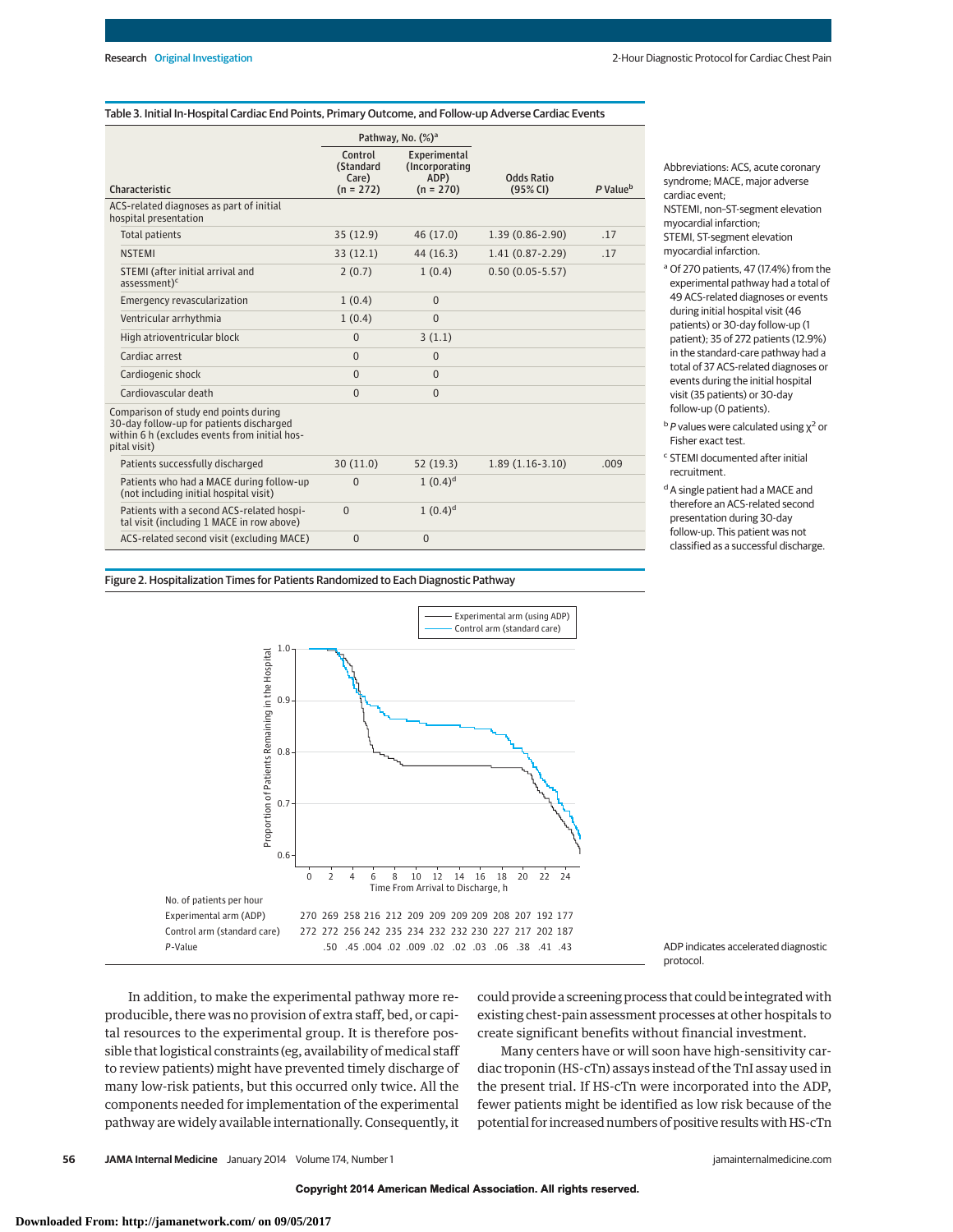compared with assays that are not highly sensitive. Evidence is now available that this ADP also works when used with HScTnI or HS-cTnT assays. In recent studies<sup>30</sup> using HS-cTnT, 15.3% of patients were identified as low risk, with a negative predictive value of 99.3% for acutemyocardial infarction. Using HS-cTnI, 19.6% to 25.3% of patients were identified as low risk with a negative predictive value for MACE of 100%.<sup>31</sup>

There are some limitations of the present study. This was a single-center trial, which may limit the generalizability of the findings. The single-center design also limited the sample size, so it was not possible to make subgroup comparisons. Although the rates of MACE did not differ significantly between the study groups, we cannot exclude a small difference in the risk of MACE following early discharge because our study was not powered to compare rates of MACE between the intervention and control groups. However, the safety of the ADP was demonstrated in the 1975 patients participating in the ADAPT observational study<sup>16</sup> and has been confirmed using HS-TnI in 909 patients from the Advantageous Predictors of Acute Coronary Syndromes Evaluation cohort in Germany and Switzerland.<sup>31</sup> Although larger observational studies need to further evaluate the safety of the ADP when fully implemented, our study is an important first step in proving that its use is feasible and will facilitate early discharge from the ED. This experimental pathway has been successfully implemented at Christchurch Hospital and Nambour Hospital, Australia, and

Queen Elizabeth II Hospital in Hong Kong and has been running for almost a year without adverse events.32

In the ADAPT $16$  and APACE<sup>31</sup> groups, the negative predictive values of the ADP were 99.7% and 100%, respectively. In the experimental arm of our trial, of 94 patients classified as low risk, 1 had a MACE on follow-up, giving a similar negative predictive value at 98.9%. An attempt to achieve a zero rate of missed MACE may be very difficult without creating a considerable increase in health system costs. For the single patient with MACE in our study, the event occurred following clinician error that could have happened in either pathway. The second TnI was performed 8.5 hours after symptom onset, making the same outcome likely had randomization of that patient been to the control group. Local procedures were modified for both pathways so that senior clinicians now interpret stress tests. This case emphasizes that there is still a need for a follow-up test for ischemic heart disease, such as a stress test, after the ADP is completed.

This trial demonstrated that the experimental pathway is an effective and practical strategy to improve early discharge rates for some patients with chest pain. The strategy can easily be replicated. Use in the clinical setting would allow discharge of more patients with chest pain to outpatient follow-up within 6 hours of presentation. The reduction in time required to assess some patients could have significant benefits in terms of reduced consumption of health resources, costs, and patient anxiety and inconvenience.

#### ARTICLE INFORMATION

**Accepted for Publication:** August 1, 2013.

**Published Online:** October 7, 2013. doi:10.1001/jamainternmed.2013.11362.

**Author Contributions:** Dr Than had full access to all data in the study and takes responsibility for the integrity of the data and the accuracy of the data analysis.

Study concept and design: Than, Aldous, Goodacre, Frampton, George, Ardagh, Jardine, Cullen, Richards, Hamilton, Deely.

Acquisition of data: Than, Aldous, Troughton, George, Florkowski, Smyth, Richards. Analysis and interpretation of data: Than, Lord,

Goodacre, Troughton, George, Ardagh, Peacock, Young, Deely, Cullen, Richards.

Drafting of the manuscript: Than, Lord, Young, Deely, Cullen.

Critical revision of the manuscript for important intellectual content: All authors.

Statistical analysis: Lord, Frampton.

Obtained funding: Than, Goodacre, Troughton, Hamilton, Richards.

Administrative, technical, and material support: Than, Aldous, Troughton, George, Florkowski, Ardagh, Smyth, Jardine, Deely, Richards. Study supervision: Troughton, George, Ardagh, Jardine, Cullen.

**Conflict of Interest Disclosures:** Dr Than has received funding from Alere, Abbott, Beckman, and Roche for speaking and support for other research. Dr Goodacre has received funding from the UK National Institute for Health Research for chest pain trials. Dr George receives funding from Abbott, Beckman Coulter, and Roche for speaking. Dr Ardagh has received funding from the Health

Research Council, New Zealand (HRCNZ) for unrelated research. Dr Peacock has received research grants from Abbott, Alere, Brahms, Novartis, Roche, and The Medicines Company; has been a consultant for Abbott, Alere, Lily, The Medicines Company; has been a speaker for Bureau Abbott, Alere, and EKjmR; and had ownership interest in Comprehensive Research Associates LLC, Vital Sensors, and Emergencies in Medicine LLC. Dr Deely receives funding from the Emergency Care Foundation for medical writing and HRCNZ for unrelated research. Dr Cullen has received funding from Abbott Diagnostics, Roche, Alere, Siemens, and Radiometer Pacific for clinical trials, and from Alere, Boehringer Ingelheim, Pfizer, AstraZenica, Abbott Diagnostics, and Radiometer Pacific for speaking and education. Dr Richards receives speaker honoraria from Roche Dx and Alere. No other disclosures were reported.

**Funding/Support:** Financial support for this study was provided by the Health Research Council of New Zealand and Canterbury District Health Board.

**Role of the Sponsor:** The HRCNZ and Canterbury District Health Board had no role in the design and conduct of the study; collection, management, analysis, and interpretation of the data; and preparation, review, or approval of the manuscript; and decision to submit the manuscript for publication.

**Additional Contributions:** The following Canterbury District Health Board staff contributed to the study. Coordination support: Lorraine Skelton, RN, Viki Robinson, BA, RComp N, and Deidre Krause, RN. Data management: Barabara Neame, BTech and Nick Davis, Equipment coordination: Kay Ratahi. Recruitment,

phlebotomy, and telephone follow-up: Becky Hayston, BNurs, Carol Groves, RGON, Cindy Dorset, Jackie Hughs, RN, Joanne Davies, RN, MSc, Judy Heslop, NZCS, Debra Latimer, BA, PGCCPC, BN, RN, DipParamedSci, Deidre Krause, RN, Nikki Ross, RN, Sara Raudsepp, PGDipHealSci, Felicity Turner, NZRN, Jane Byrne, BSC Hons, Marlene Batchelor, BA, Mike O'Callaghan, RN, Ruth Jardine, RGON, BN, and Susan O'Brien, BA. ECG and diagnosis adjudication: Mark Baily, MBChB, PGDipMSM. Protocol development: Helen Kleindienst, BSc. Senior management support: Anne Esson, RGON, ADipN, BA, Carolyn Gullery, BSc, and David Meates, BAgSci. As staff, all received salary support but no additional payment from the authors.

#### **REFERENCES**

**1**. Goodacre S, Cross E, Arnold J, Angelini K, Capewell S, Nicholl J. The health care burden of acute chest pain. Heart. 2005;91(2):229-230.

**2**. Pope JH, Aufderheide TP, Ruthazer R, et al. Missed diagnoses of acute cardiac ischemia in the emergency department. N Engl J Med. 2000;342(16):1163-1170.

**3**. Cooper A, Calvert N, Skinner J, et al. Chest pain of recent onset: assessment and diagnosis of recent onset chest pain or discomfort of suspected cardiac origin. NICE clinical guidelines. Published March 2010. http://publications.nice.org.uk/chest-pain-of -recent-onset-cg95). Accessed March 15, 2011.

**4**. Amsterdam EA, Kirk JD, Bluemke DA, et al; American Heart Association Exercise, Cardiac Rehabilitation, and Prevention Committee of the Council on Clinical Cardiology, Council on Cardiovascular Nursing, and Interdisciplinary Council on Quality of Care and Outcomes Research.